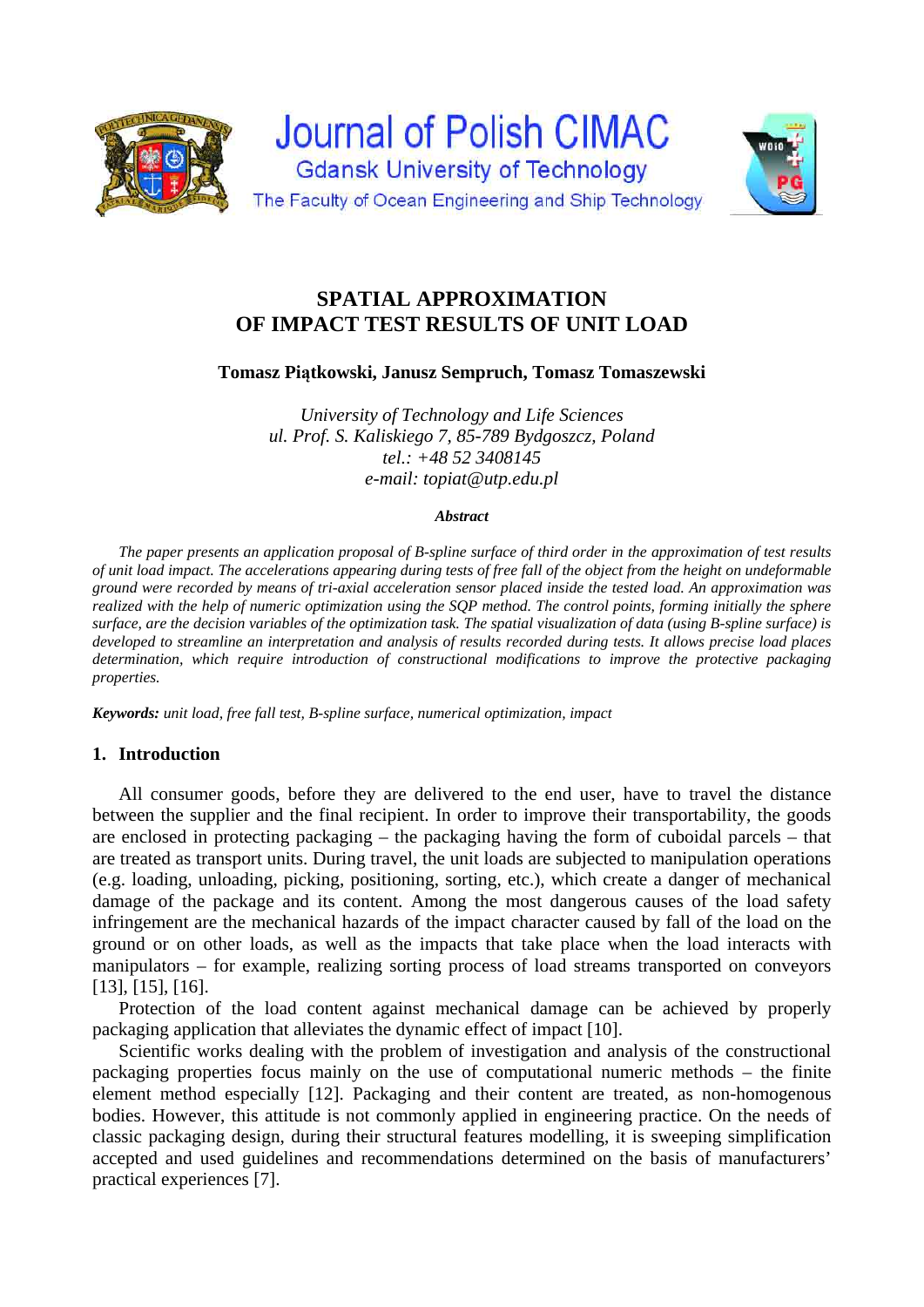In view of the lack of the possibility of the precise and exact prediction of the actual mitigating impact properties of the packaging, while their design, the experimental investigations of the unit loads prototypes is necessary carrying out.

The free fall tests of loads from height are one of the main methods of the investigations of the packaging's protective ability. The programme of tests is defined on the basis of guidelines presented in standards, e.g. [8], [9], [5], [4]. This program consists in fall of the load (with suitable oriented walls, edges, and corners) from assumed height on smooth and undeformable ground. The visual inspection of the packaging and its content, performed after series of tests, make up the basis of effectiveness assessment of packaging's protective property. An appearance of any damages of the load content, causing lack of the addressee acceptance (or final consumer), is connected with an introduction necessity of the constructional changes to the packaging (or to the packaging content also).

The experimental investigations of the free fall do not require applying any specialist laboratory devices which are necessary, e.g. in case of the product damage boundary determination [3] or during the cushion curve development for packaging material [2]. In the simplest version of the free fall tests, the load can be positioned manually. In order to improve the repeatability of the test results, the positioning of unit loads before the fall, can be aided by simple devices – drop testers [17].

The constructional-design-test process is realized iteratively, on the basis of the trial-and-error method, till the packaging's protective properties are accepted. This process is considerably more predictable and precise, if the course of the experimental investigations of the impact is recorded by the tri-axial acceleration recorder installed in the load inside [14]. The recorder's data permit the packaging places identification, which require additional introduction of springy-damping or stiffening elements. It is also possible to indicate places, where the cushion material is applied in excess, causing the groundless growth of cost and mass of the packaging. The packaging property investigations with the use of the acceleration recorder make it possible to replace the load content with the substitute material of equivalent mass, geometry and consistency. This approach has economic meaning, especially in case of packaging design for costly or dangerous articles. The analysis of non-processed data written by tri-axial acceleration recorder during series of tests is difficult and non-effective. The spatial data approximation (proposed in presented work) can help to solve this problem. The recorder's data are subjected to approximation by means of B-spline surface of third order (*m*=*n*=3) using numeric optimization. This surface takes into consideration the recorder orientation with relation to the load edges, enabling the intuitive identification of packaging's characteristic places.

#### **2. Basic description of B-spline surface**

The B-spline surface is one of more often applied surface representation in the engineering graphics. There is capable of presenting complex, 3D solids using a little number of variables. The B-spline surface of order  $(n, m)$  is assigned through the grid of control points  $P_{ij}$ (Fig. 1) according to the expression [6], [11], [19]:

$$
p(s,t) = \sum_{i=0}^{z_n} \sum_{j=0}^{z_m} P_{i,j} N_i^n(s) N_j^m(t)
$$
 (1)

where:

 $s \in [0,1]$ ,  $t \in [0,1]$  – parameters,

 $z_n+1$ ,  $z_m+1$  – number of control points *P* placed along rows and columns of the grid (Fig. 1),

 $m, n$  – order of B-spline surface,

 $P_{i,j}$  – control points,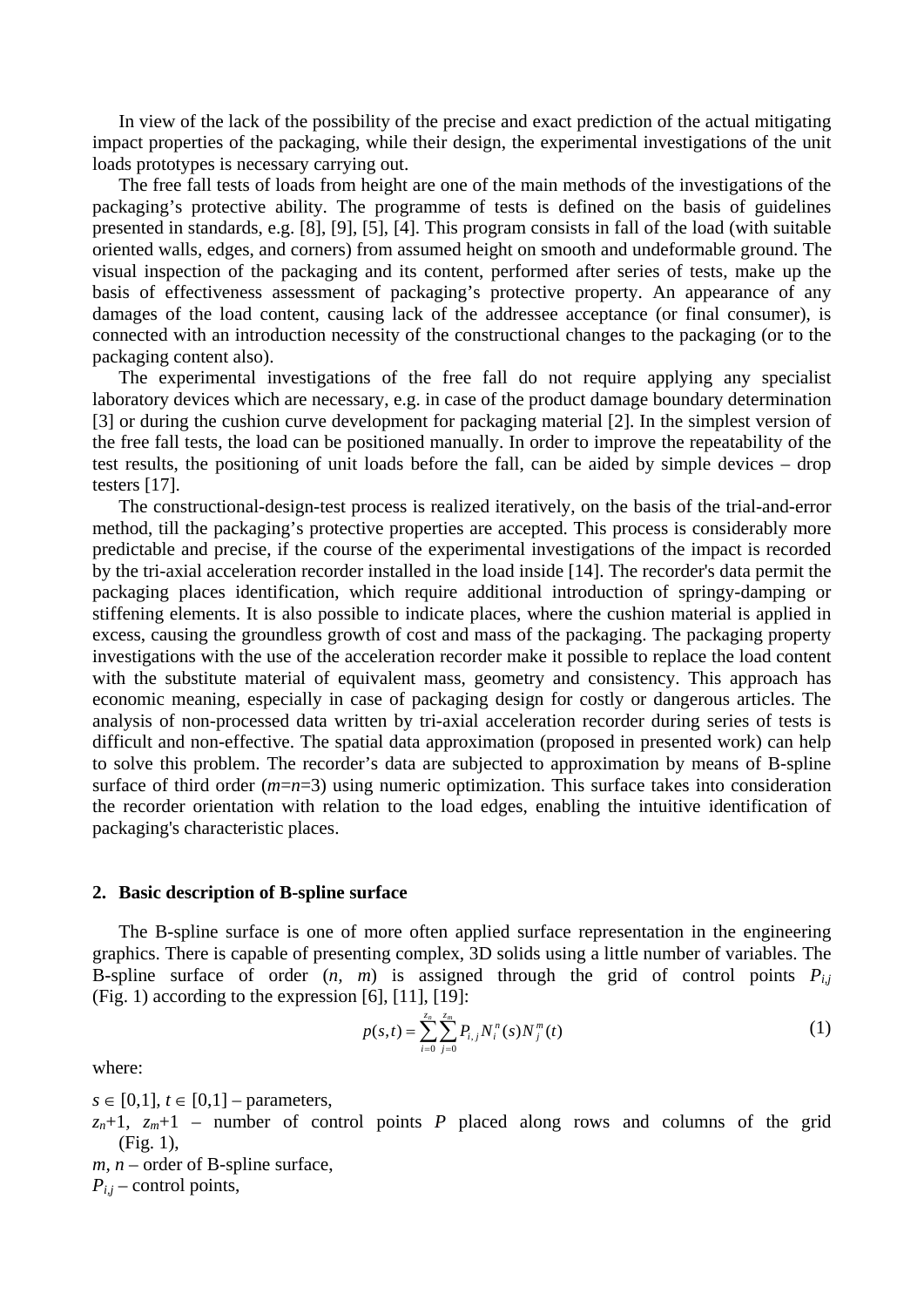$i=0,1,2,\ldots,z_n$ ,  $j=0,1,2,\ldots,z_m$  – indexes of row and column grid of control points (Fig. 1),  $N_i^n(s)$ ,  $N_j^m(t)$  – basis B-spline functions.

The function  $N_i^n(s)$  (and  $N_j^m(t)$ ) can be effectively assigned on the basis of recurrent Mansfield-de Boor-Cox formula [18]:

$$
\begin{cases}\nN_i^n(s) = \frac{s - u_i}{u_{i+i-1} - u_i} N_i^{n-1}(s) + \frac{u_{i+n} - s}{u_{i+n} - u_{i+1}} N_{i+1}^{n-1}(s) & \text{if } n > 1 \\
N_i^1(s) = \begin{cases}\n1 & \text{d}l a & s \in [u_i, u_{i+1}) \\
0 & \text{otherwise}\n\end{cases} & \text{otherwise}\n\end{cases}
$$
\n(2)

where:

 $u_k$  – knot of B-spline curve  $(k=0,1,2,\ldots,z_n+n)$ :

$$
u_k = \begin{cases} 0 & k < n \\ \frac{k-n+1}{z_n - n + 2} & n \le k \le z_n \\ 1 & otherwise \end{cases}
$$
 (3)

Knots determined according to formula (3) are uniformly spaced out in the range of  $u_k \in [0; 1]$ in non-descending order. First and last knot are duplicated as many times as B-spline curve order is. This condition allows to obtain the tangency of beginning and end of Bspline curve to the grid of control points.

The steps in determining the function  $N_j^m(t)$  are analogous.



*Fig. 1. The surface point p(s,t) as a point on the curve [11]* 

The point  $p(s,t)$  assignment, which lies on B-spline surface, can be reduced to the calculation of point on the B-spline curves. The points of surface can be determined using any algorithm designed for calculation of point on the curve, e.g. de Boor algorithm [11].

#### **3. Method of experimental impact tests**

For recording the course of the impact process during free fall of the object onto rigid ground, a tri-axial acceleration recorder type SAVER 3L30 made by Lansmont, was placed inside the load. The recorder, equipped with a built-in operational memory, was powered from a lithium battery. The device makes it possible to record up to100 courses of acceleration whose values do not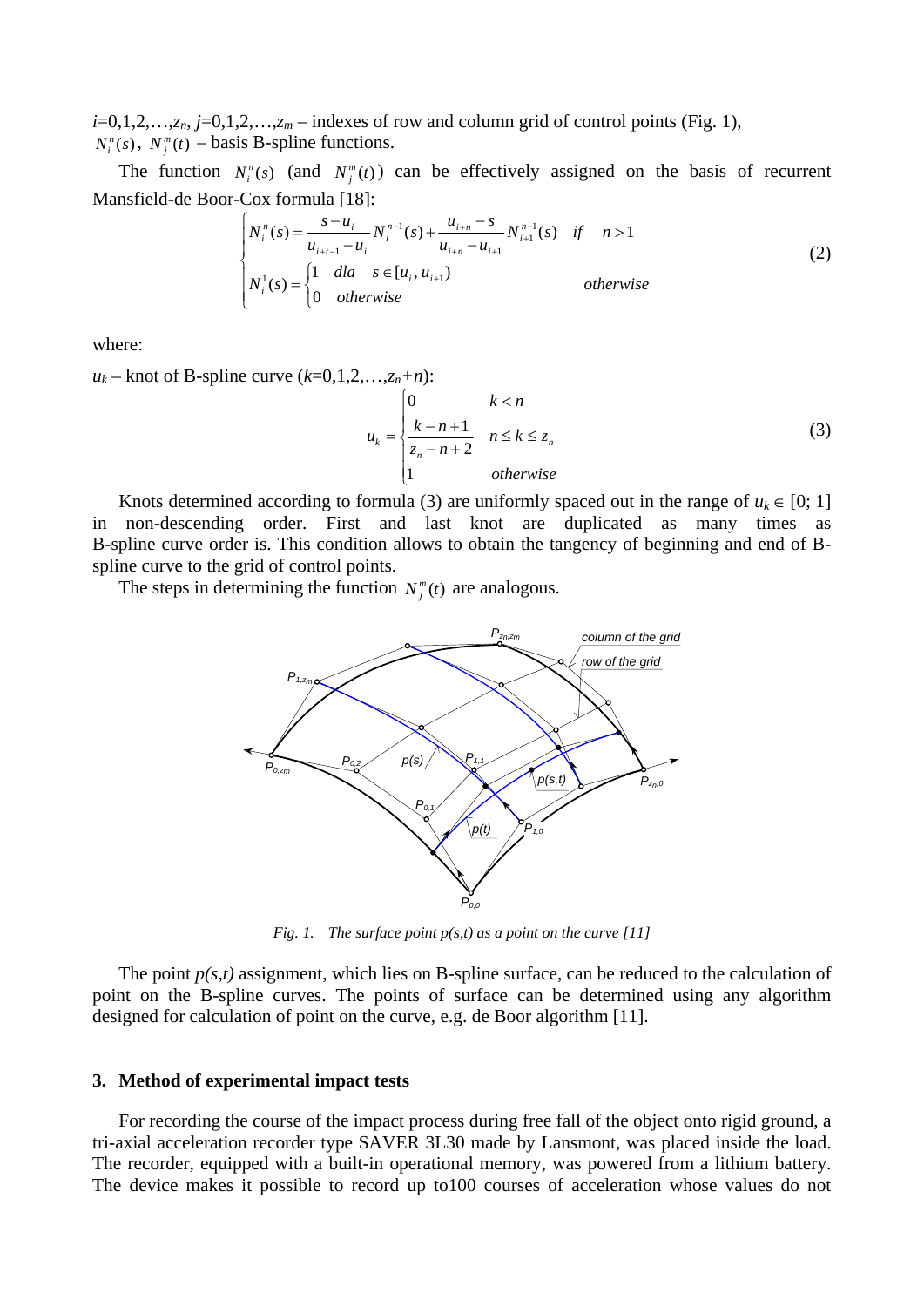exceed 100 g (g – acceleration of gravity). Acceleration signal is sampled with the rate of 1 kHz, and the error of measurement does not exceed 0.1 g. The recorder communicates with a PC computer through a serial port RS-232, which allows for data acquisition and control. The instrument is enclosed in an aluminium casing having the form of rectangular prism of dimensions 0.076x0.076x0.04 m and mass of 0.4 kg. When registering the course of events during the impact process, the recorder placed within the load is set to operate in event recording mode, and works as an autonomous system, without the need of external control and supply.

To perform the free fall drop tests we prepared unit load of dimensions 0.136x0.136x0.1 m and total mass 0.5 kg (Fig. 2). The load consisted of a box made of corrugated board, inside of which was filled with expanded polystyrene (EPS). The cushion material, whose function was shock protection, had a thickness of 0.03 m.



*Fig. 2. Unit load prepared to the tests of free fall on rigid ground; 1 – cushion elements, 2 – acceleration recorder, 3 – cardboard box* 

The load with the acceleration recorder embedded inside it, was subjected to a series of tests of free fall on a smooth, rigid ground. Taking into account the condition of not exceeding the  $\pm 100$  g acceleration value admissible for the recorder, we selected drop heights for load: *h*=[0.30; 0.45; 0.60] m. The hazard of falling from the assumed heights was consistent with real hazards in the actual process of transportation from the supplier to the final recipient [7]. The load during tests was manipulated manually and it was dropped four times from the selected height *h*, on each of corner, edge and wall. Moreover, in case of the load fall on the edge or corner, it was tried to place the gravity centre of the load on the normal of impact, and in case of the fall on the wall – the surface of the chosen wall of the load was parallel positioned to the rigid ground. The height of the free fall was related to the distance between the lowest point of the packaging and the surface of the rigid ground.

#### **4. Proposition of spatial approximation of experimental test results**

The data written in the acceleration recorder memory are represented in the rectangular coordinate system (Fig. 3b). Due to planned approximation of the results of experimental investigations, the spherical coordinate system is the more effective representation of these data (Fig. 3a, Fig. 4).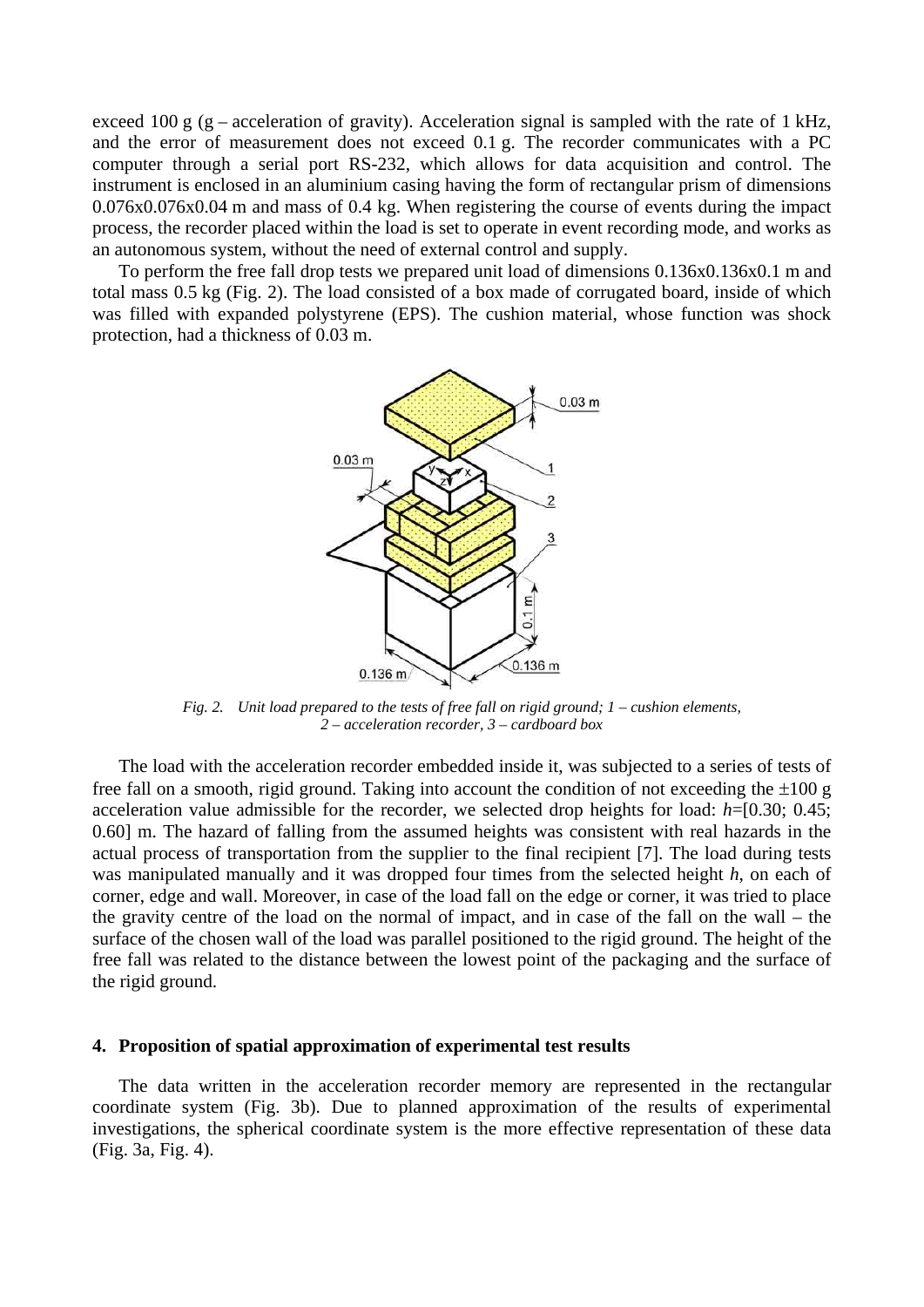

*Fig. 3. Data registered during experimental investigations: a) singly impact test, b) series of 100 impact tests; 1 – initial grid of control points of B-spline surface, 2 – acceleration registered during experimental investigations, 3 – projection of point (2) on B-spline surface in radius-vector r direction* 



*Fig. 4. Spherical and rectangular systems of coordinates* 

The conversion from the rectangular coordinate system to spherical is defined by dependences:

$$
r = \sqrt{x^2 + y^2 + z^2}, \ \beta = \arctg\left(\frac{y}{x}\right), \ \alpha = \arccos\left(\frac{z}{r}\right) \tag{4}
$$

$$
r \ge 0, \ 0 \le \alpha \le \pi, \ 0 \le \beta \le 2\pi \tag{5}
$$

and renewed transition from the spherical system to rectangular is described by formulas:

$$
x = r\sin\alpha\cos\beta, \ y = r\sin\alpha\sin\beta, \ z = r\cos\alpha \tag{6}
$$

The results (*xi, yi, zi*) of experimental investigations of the unit load impact (data in Fig. 3 marked out by the reference 2) are subjected to approximation by means of B-spline surface of third order  $(1\div 3)$ . This approximation was performed using the numeric optimization, whose objective function is the minimization of the sum of squares of relative differences between real accelerations (registered during investigations) and their approximations [1]:

$$
\min Q(X) = \sum_{i=1}^{w} \left( \frac{\hat{r}_i - r_i}{\hat{r}_i} \right)^2 \tag{7}
$$

where:

 $X = [r_1, r_2, ..., r_v]$  – decision variables (radius-vectors of independent control points of B-spline surface in spherical co-ordinate system),

 $v=(z_n-1)(z_m-1)+2$  – number of independent control points ( $v=146$ , if  $\Delta \alpha = \pi/9$  and  $\Delta \beta = \pi/9$ )  $z_m+1=\pi/\Delta\alpha+1$  – number of control points of meridian,

 $z_n+1=2\pi/ \Delta\beta+2$ – number of control points of equator,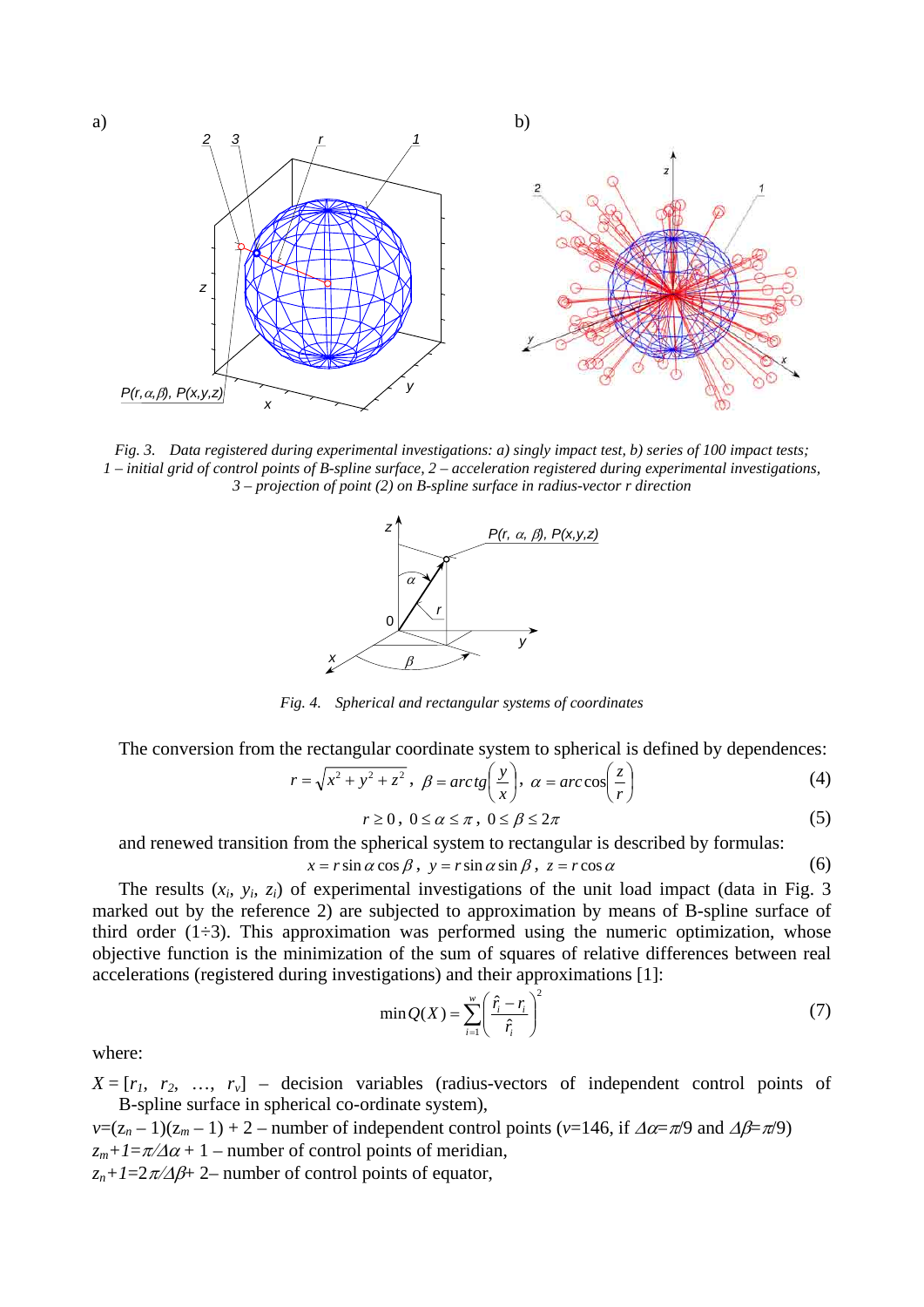*w*=100 – number of registered impact tests,

 $r_i$ ,  $\hat{r}_i$  – i-th resultant of object acceleration assigned during experimental research and projection of this resultant on B-spline surface.

During optimization, the SQP method (Sequential Quadratic Programming) was used – offered in the Matlab environment.

The initial values of the vector components of decision variables define the grid of control points assigning the sphere surface (Fig. 3a – marked by reference 1). The poles of this grid are common points for all meridians. From this reason, among control points, we can distinguish socalled dependent and independent points.

It is assumed, during the optimization, that the position of the control points of B-spline surface can be modified only through length change of the radius-vectors. The  $\alpha$  and  $\beta$  angles of these radius-vectors' position are constant – they are accepted during decision variables vector *X* defining.

#### **5. Research results**

In Fig. 5÷Fig. 10 the investigation results of the free fall of the unit load from the height  $h=0.3$ m, *h*=0.45 and *h*=0.6 m are shown. The data registered during experimental investigations are presented by means of markers in the shape of circles. An approximation of these data is represented with the help of B-spline surface. The grid of control points is also shown in these figures. The surface colours are connected with the value of an acceleration resultant. The bigger an acceleration of the load content, the more intensive red colour of the surface. To do correlation of B-spline surface position with respect to the load walls, the drawings contain the load edges and an indication of one of its corners (point in the black colour). The Fig. 5, Fig. 7 and Fig. 9 represent the oblique projection of the surface, and Fig. 6, Fig. 8, Fig. 10 – their orthogonal projections (main, top and left-side views). Numerical values showed in the graphs concern object  $\arcc{e}$  accelerations in m/s<sup>2</sup>.

From the analysis of presented data results, that the effectiveness of mitigation of overloads exerted on the load content is bigger, when the packaging impacts in the corners, than in the walls. The packaging shows larger stiffness of walls (the wall bottom especially  $-$  Fig. 8, Fig. 10) than corners. Increased flexibility of the load corners can be caused by the fact that cushion elements and the recorder don't constitute an uniform whole.



*Fig. 5. Result of approximation (in isometric projection) of the of load accelerations registered during free fall from height h=0.3 m*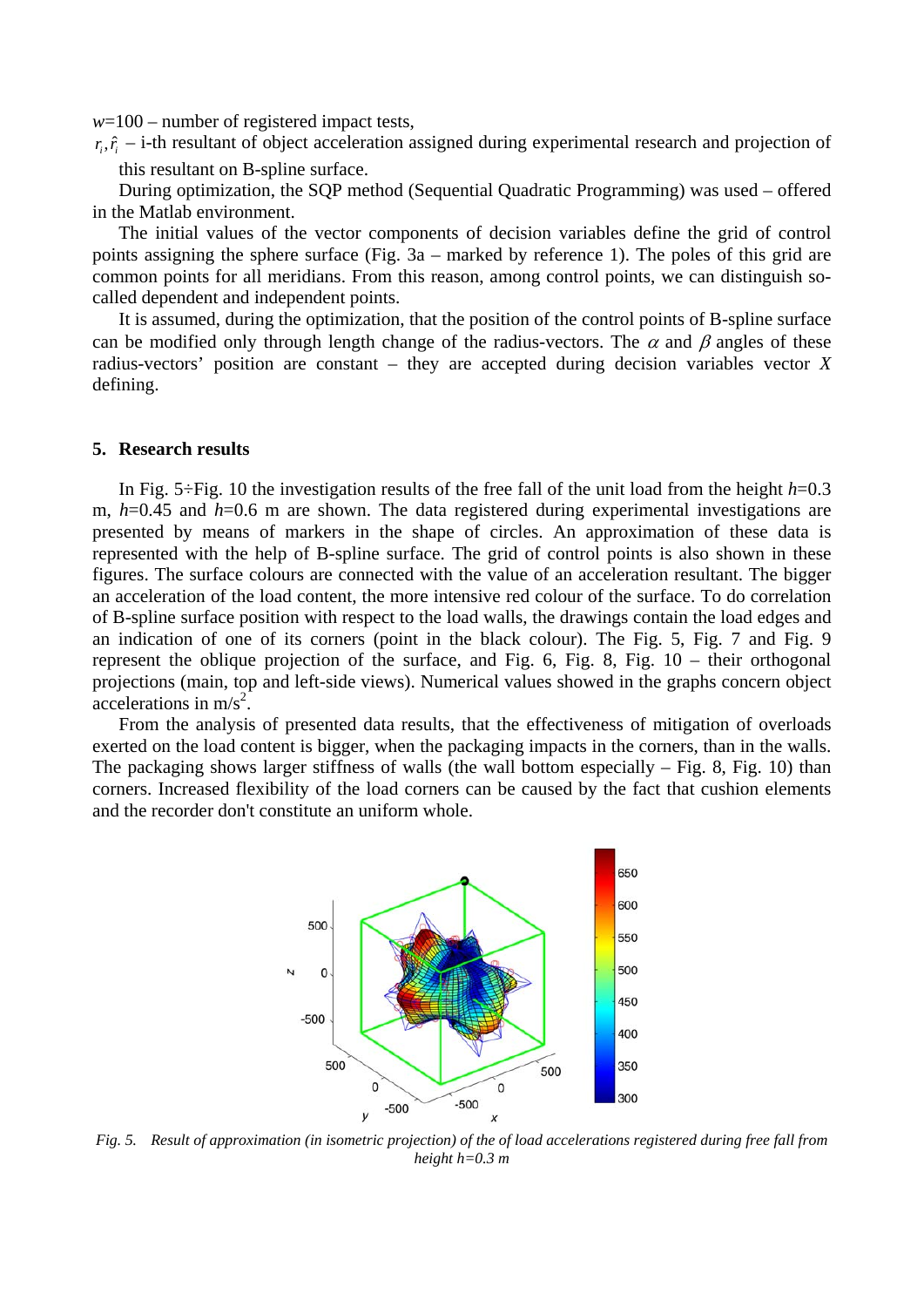

*Fig. 6. Orthogonal projection of chart from Fig. 5: a) in the xz plane (main view), b) in the xy plane (top view), c) in the yz plane (left-side view)* 



*Fig. 7. Result of approximation (in isometric projection) of load accelerations registered during free fall from height h=0.45 m* 



*Fig. 8. Orthogonal projection of chart from Fig. 7: a) in the xz plane (main view), b) in the xy plane (top view), c) in the yz plane (left side view)*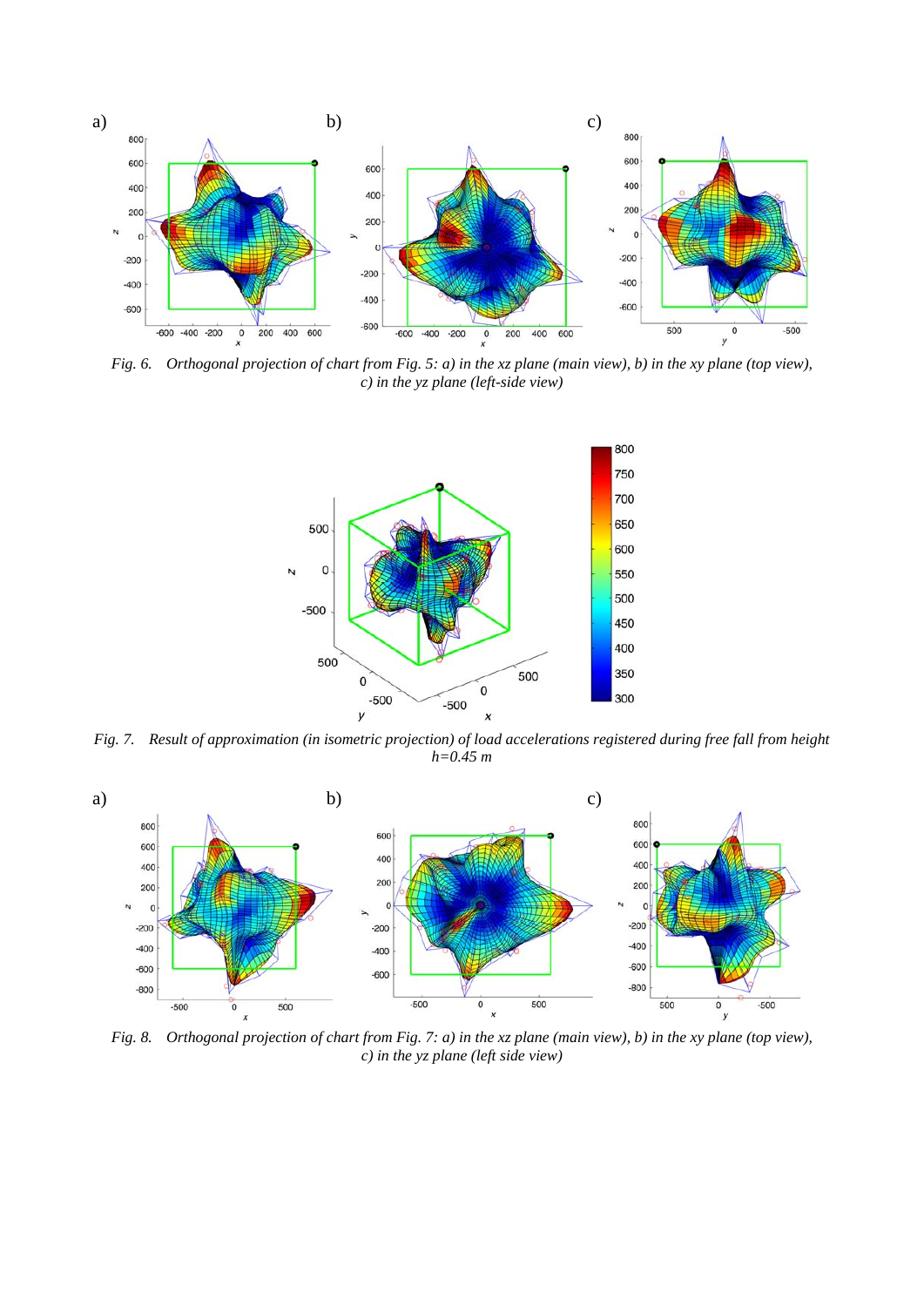

*Fig. 9. Result of approximation (in isometric projection) of load accelerations registered during free fall from height h=0.6 m* 



*Fig. 10. Orthogonal projection of chart from Fig. 9: a) in the xz plane (main view), b) in the xy plane (top view), c) in the yz plane (left side view)* 

## **6. Summary**

The following final attentions were formulated:

- Use of B-spline surface makes possible to reproduce complex solid geometry with an application of little number of decision variables.
- B-spline surface approximation enables an intuitive analysis of data obtained during experimental free fall tests of unit loads.
- 3D visualization of acceleration allows precise packaging places identification (in the threedimensional space) which are critical for the safety of the load content and require constructional improvements.
- Proposed approximation of discreet data recorded by tri-axial sensor enables assigning the closed continuous surface that permits to determine acceleration of load during impact against an obstacle in any direction in 3D space.